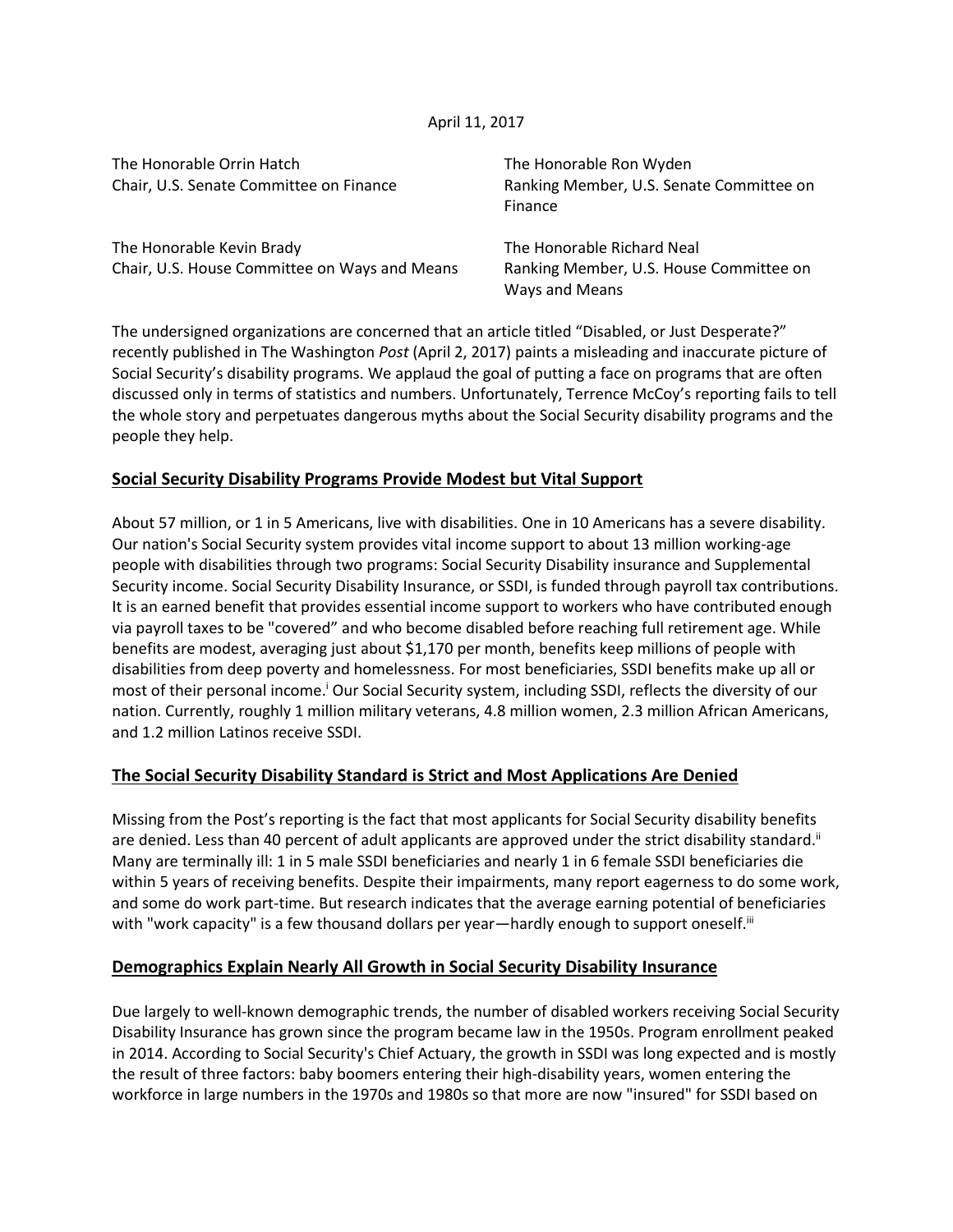their own prior contributions, and population growth.<sup>iv</sup> These three factors alone explain 90 percent of the program's growth between 1980 and 2010. Another important factor has been the Social Security retirement age rising from 65 to 67, which means disabled workers receive disability benefits for longer before converting to retirement benefits when they reach full retirement age—and more people who acquire disabilities at those ages receive disability instead of retirement benefits. About 5 percent of SSDI beneficiaries are ages 65 and 66.vi

While some jobless workers may apply for disability benefits out of "desperation"—a phenomenon the *Post* alleges is widespread throughout rural communities—they will be screened out if they do not meet Social Security's strict disability standard. A look at what happens during economic downturns bears this out. While down economies generally trigger increases in applications for disability benefits, they have a much smaller effect on awards. The most recent downturn was no exception, and Social Security's actuaries estimate that just 5 percent of the program's growth from 1980 to 2010 was due to the recession,<sup>vii</sup> likely due to workers with disabilities being disproportionately laid off from employer payrolls when times got tight. It is important to note that while applications increased during the Great Recession, the award rate—the share of applications approved for benefits—declined, indicating that applicants who did not meet the rigid disability standard were screened out. A study by Social Security's watchdog examined the 11 states with the highest unemployment rates and found that while applications for benefits increased, award rates had dropped in all of them. Vill Moreover, a recent National Bureau of Economic Research study found "no indication that expiration of unemployment insurance benefits causes Social Security Disability Insurance applications."

And what about rural America? As Kathy Ruffing at the Center on Budget and Policy Priorities has noted, geographic areas with certain characteristics are home to more disability beneficiaries. For example, communities with an industry-based economy, where work tends to be more physically demanding; those with fewer immigrants—who are far less likely than native-born citizens to receive disability benefits due to program rules; and areas with an older and less-educated workforce less likely to be able to move into other work after onset of disability or illness, have higher rates of SSDI enrollment.<sup>ix</sup> Thus, it comes as little surprise that rural areas would see higher rates of SSDI enrollment than other parts of the country.

# **The Future of the Social Security Disability Programs**

Another significant point that the *Post* leaves out entirely is that the number of disability beneficiaries is currently *in decline*. As the baby boomers age into retirement, the number of SSDI beneficiaries has already begun to level off—with the program's growth now at its lowest level in 25 years.<sup>x</sup> As of February 2017, the number of SSDI disabled worker beneficiaries [decreased in 8 of the past 9 quarters](http://www.ssa.gov/OACT/STATS/dibStat.html)  [and all of the past 15 months.](http://www.ssa.gov/OACT/STATS/dibStat.html)<sup>xi</sup> The number of SSDI disabled worker applications and awards has [declined each year since 2010.](https://www.ssa.gov/OACT/STATS/dibStat.html)<sup>xii</sup>

Social Security disability benefits are nothing short of essential for the millions of disabled workers who rely on them to keep a roof over their heads, food on the table, to afford copays for needed, often lifesustaining medication, and more. Rather than rehashing myths and sensationalizing well-documented, understandable program trends, we need to strengthen Social Security's disability programs to more effectively serve their missions: increasing economic security for people with severe disabilities and enabling them to live independently with dignity and transition back to work when possible.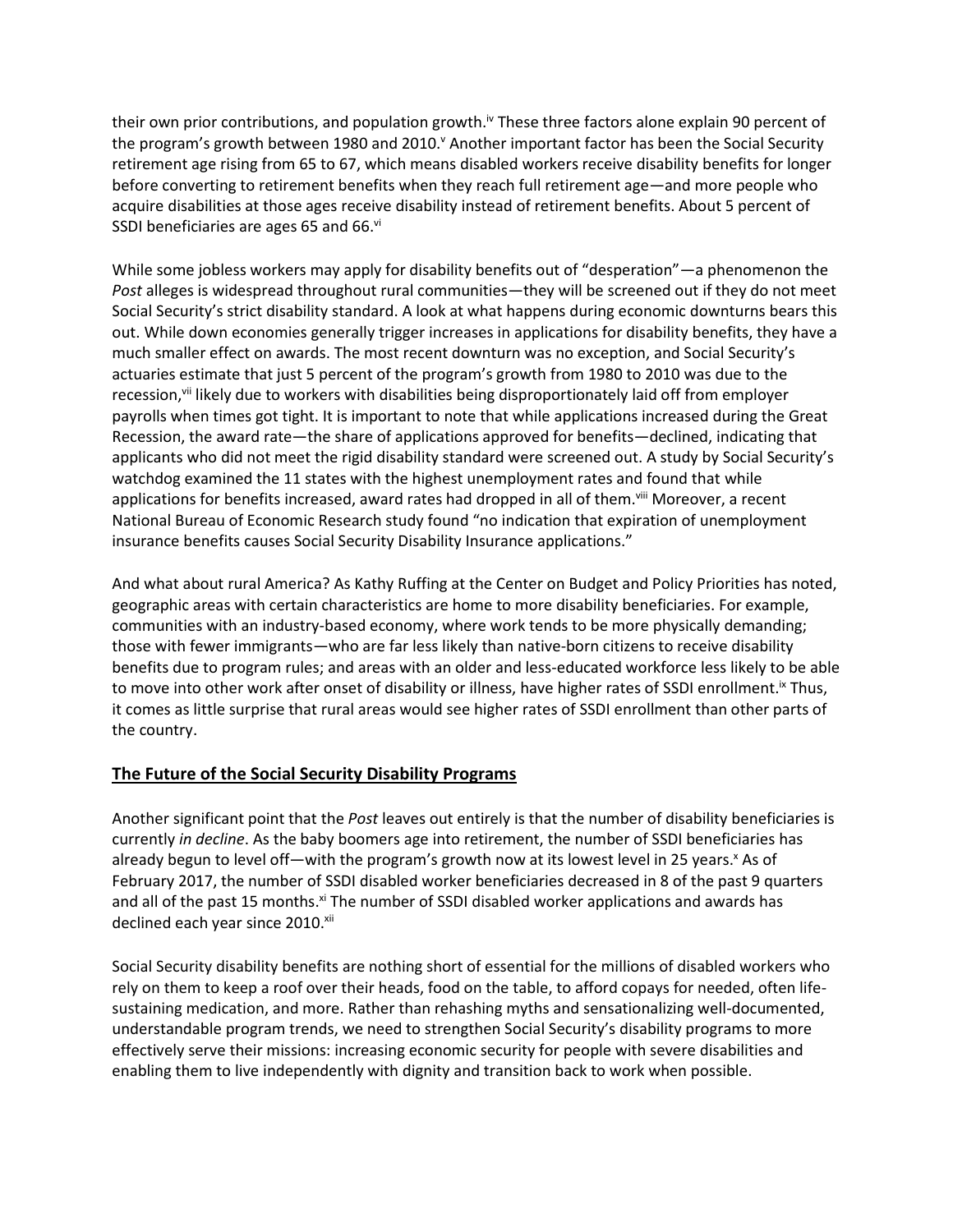Signed:

AFL-CIO AFSCME Alliance for Retired Americans American Association of People with Disabilities American Civil Liberties Union American Network of Community Options and Resources Association of University Centers on Disabilities Autistic Self-Advocacy Network Bazelon Center for Mental Health Law Campaign for America's Future Center for American Progress Center for Community Change Action Center for Law and Social Policy Coalition on Human Needs Committee on Disability Power & Pride Community Legal Services, Inc. Community Servings Easterseals Economic Policy Institute Justice in Aging Global Policy Solutions Gray Panthers Institute for Educational Leadership Latinos for a Secure Retirement Lutheran Services in America Disability Network National Alliance of State & Territorial AIDS Directors (NASTAD) National Alliance on Mental Illness National Association of Disability Representatives National Committee to Preserve Social Security and Medicare National Organization for Women National Organization of Social Security Claimants' Representatives (NOSSCR) National Disability Rights Network National Women's Law Center Paralyzed Veterans of America People Demanding Action Progressive Democrats of America Service Employees International Union Social Security Works Strengthen Social Security Coalition The Advocrat Group The Arc of the United States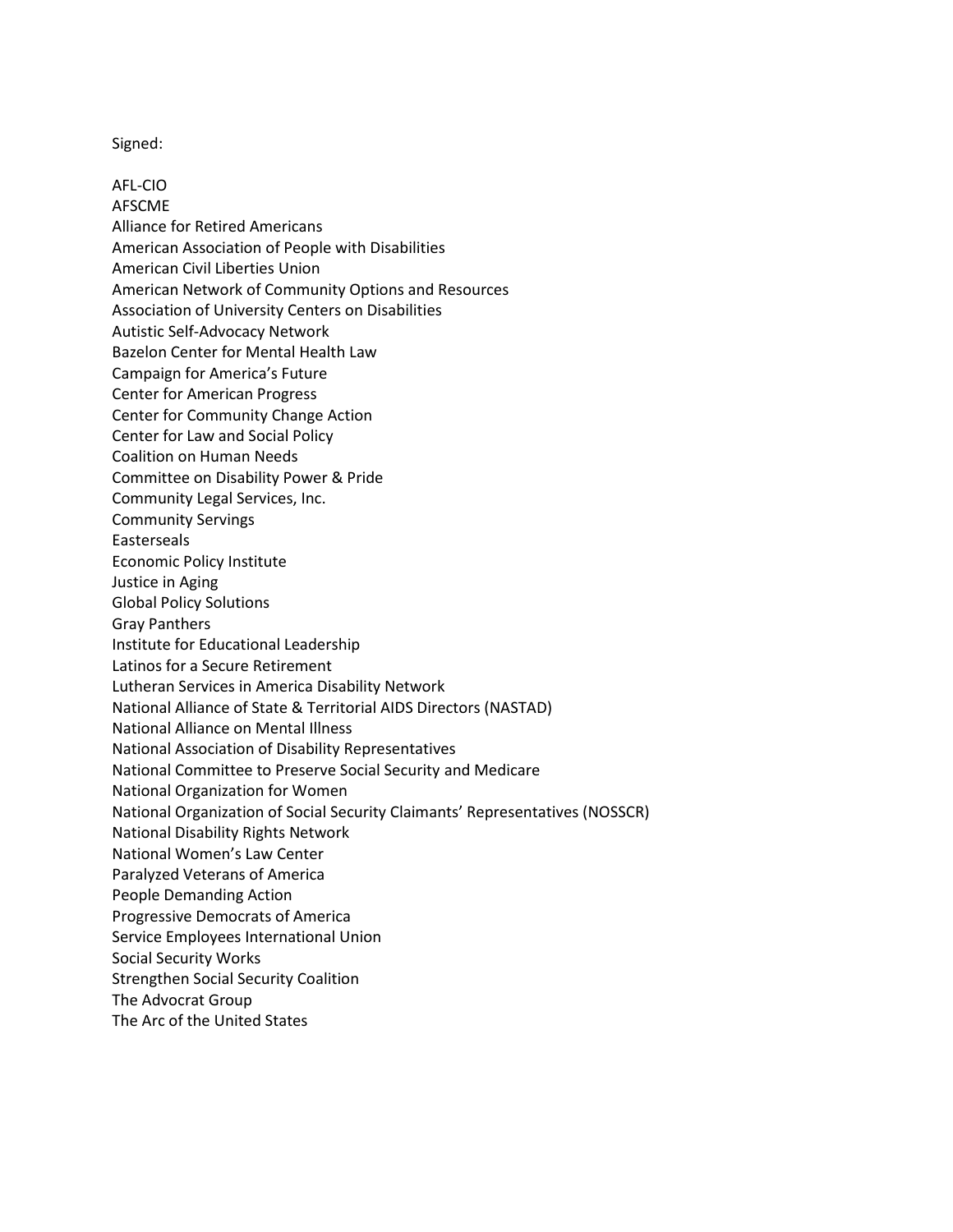cc:

| The Honorable Thad Cochran<br>Chair, U.S. Senate Committee on Appropriations                                      | The Honorable Patrick Leahy<br>Vice Chair, U.S. Senate Committee on<br>Appropriations                          |
|-------------------------------------------------------------------------------------------------------------------|----------------------------------------------------------------------------------------------------------------|
| The Honorable Mike Enzi<br>Chair, U.S. Senate Committee on Budget                                                 | The Honorable Bernie Sanders<br>Ranking Member, U.S. Senate Committee on<br><b>Budget</b>                      |
| The Honorable Pat Tiberi<br>Chair, U.S. Senate Joint Economic Committee                                           | The Honorable Martin Heinrich<br>Ranking Member, U.S. Senate Joint Economic<br>Committee                       |
| The Honorable Lamar Alexander<br>Chair, U.S. Senate Committee on Health,<br>Health, Education, Labor and Pensions | The Honorable Patty Murray<br>Ranking Member, U.S. Senate Committee on<br><b>Education, Labor and Pensions</b> |
| The Honorable Rodney Frelingheuysen<br>Chair, U.S. House Committee on Appropriations                              | The Honorable Nita Lowey<br>Ranking Member, U.S. House Committee on<br>Appropriations                          |

<sup>i</sup> Rebecca Vallas and Shawn Fremstad, "Social Security Disability Insurance: A Bedrock of Security for American Workers (Center for American Progress: June 2015),

[https://www.americanprogress.org/issues/poverty/reports/2015/06/16/115195/social-security-disability](https://www.americanprogress.org/issues/poverty/reports/2015/06/16/115195/social-security-disability-insurance-a-bedrock-of-security-for-american-workers/)[insurance-a-bedrock-of-security-for-american-workers/.](https://www.americanprogress.org/issues/poverty/reports/2015/06/16/115195/social-security-disability-insurance-a-bedrock-of-security-for-american-workers/) 

 $\overline{\phantom{0}}$ 

x Goss, *supra* note vii.

ii Id.

iii See, e.g., Nicole Maestas, Does Disability Insurance Receipt Discourage Work?, Rand Corporation, 2011, http://www.rand.org/pubs/working\_papers/WR853.html.

iv Testimony of Stephen Goss, Chief Actuary, Social Security Administration, before the House Ways and Means Committee (Mar. 2013), http://waysandmeans.house.gov/uploadedfiles/goss\_testimony.pdf.

<sup>v</sup> David Pattison and Hilary Waldron, "Growth in New Disabled Worker Entitlements, 1970-2008," *Social Security Bulletin* 73 (4) (2013): 25-48, https://www.ssa.gov/policy/docs/ssb/v73n4/v73n4p25.pdf.

vi Kathy Ruffing, Testimony before the Subcommittee on Social Security Committee on Ways and Means, U.S. House of Representatives, March 20, 2013, available at http://www.cbpp.org/files/3-20-13ss-test.pdf.

vii Stephen Goss, Chief Actuary, Social Security Administration, Testimony before the Senate Committee on Finance on "The Foreseen Trend in the Cost of Disability Insurance Benefits," (July 24, 2014), available at [https://www.ssa.gov/oact/testimony/SenateFinance\\_20140724.pdf.](https://www.ssa.gov/oact/testimony/SenateFinance_20140724.pdf)

viii Office of the Inspector General, *Impact of Increases in State Unemployment Rates on the Social Security Administration's Disability Programs (U.S. Social Security Administration, 2013), available at*  http://oig.ssa.gov/sites/default/files/audit/full/pdf/A-07-12-11209.pdf.

ix Kathy Ruffing, Center on Budget and Policy Priorities, "Geographic Pattern of Disability Receipt Largely Reflects Demographic and Economic Factors," (January 9, 2015), [http://www.cbpp.org/research/geographic-pattern-of](http://www.cbpp.org/research/geographic-pattern-of-disability-receipt-largely-reflects-economic-and-demographic-factors)[disability-receipt-largely-reflects-economic-and-demographic-factors.](http://www.cbpp.org/research/geographic-pattern-of-disability-receipt-largely-reflects-economic-and-demographic-factors)

xi Social Security Administration, Office of the Chief Actuary, Disabled worker beneficiary statistics by calendar year, quarter, and month. Accessed Mar. 31, 2017.